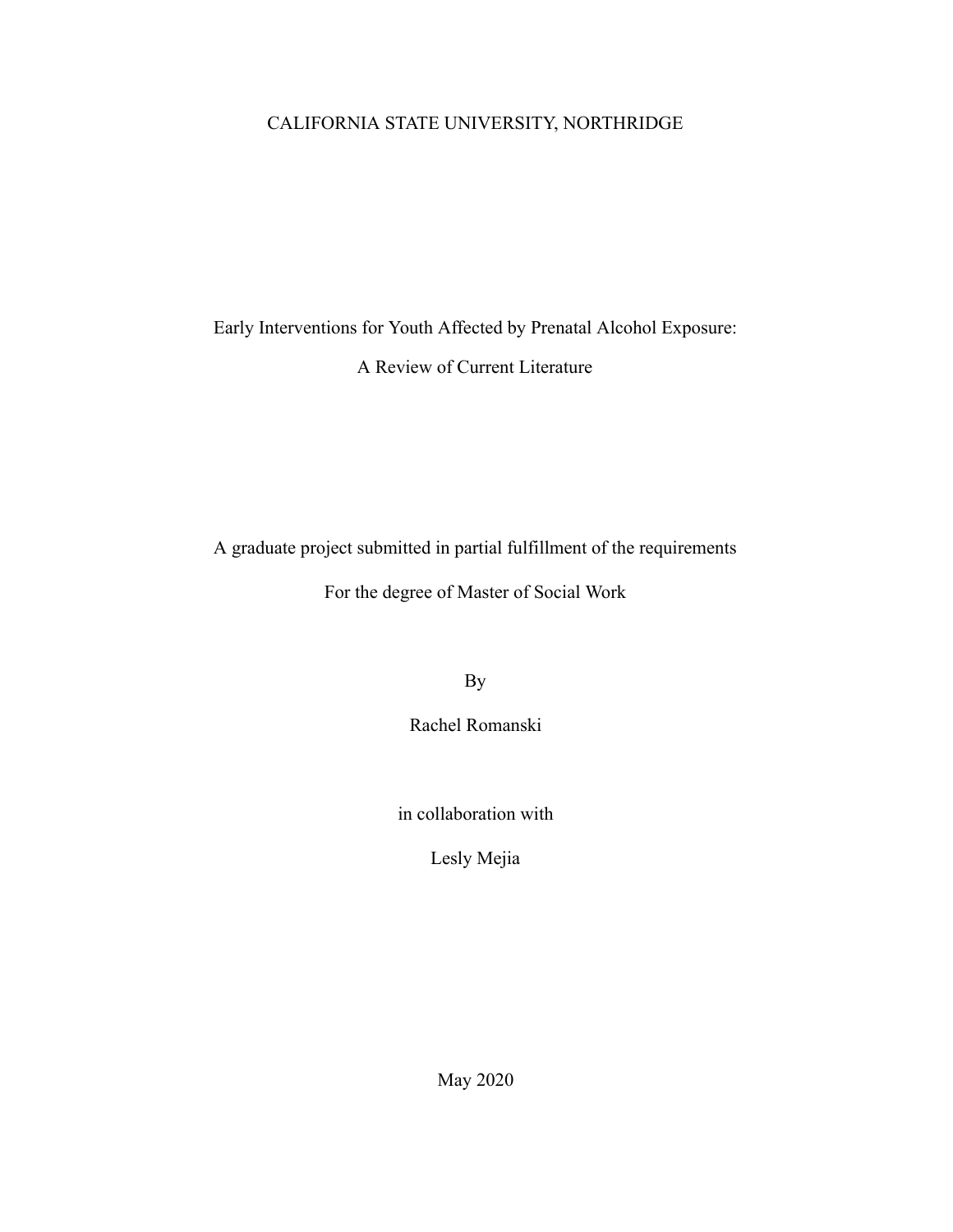The graduate project of Lesly Mejia is approved:

 $\mathcal{L}_\text{max}$  , and the contract of the contract of the contract of the contract of the contract of the contract of

 $\mathcal{L}_\text{max}$  , and the contract of the contract of the contract of the contract of the contract of the contract of

 $\mathcal{L}_\text{max}$  , and the contract of the contract of the contract of the contract of the contract of the contract of

Lauren N. Willner, Ph. D Date

Wendy J. Ashley, Psy. D. Date

James T. Decker, Ph. D Chair Date

California State University, Northridge

ii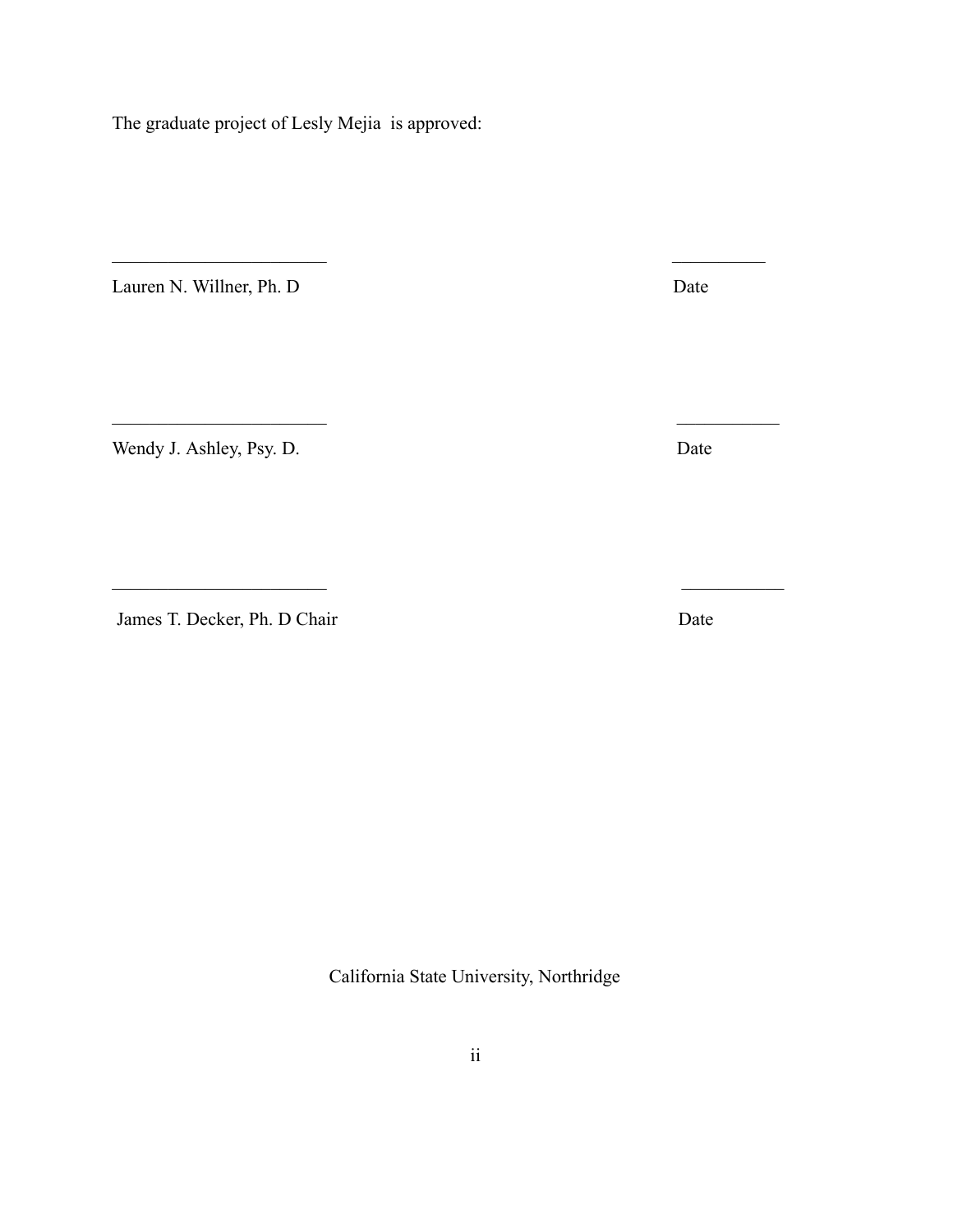# Table of Contents

| <b>Signature Page</b> | $\overline{\textbf{i}}$ |
|-----------------------|-------------------------|
| Abstract              | iv                      |
| Introduction          | 1                       |
| Methods               | 3                       |
| Results               | $\overline{4}$          |
| Discussion            | 8                       |
| References            | 9                       |
| Appendix: Addendum    | 14                      |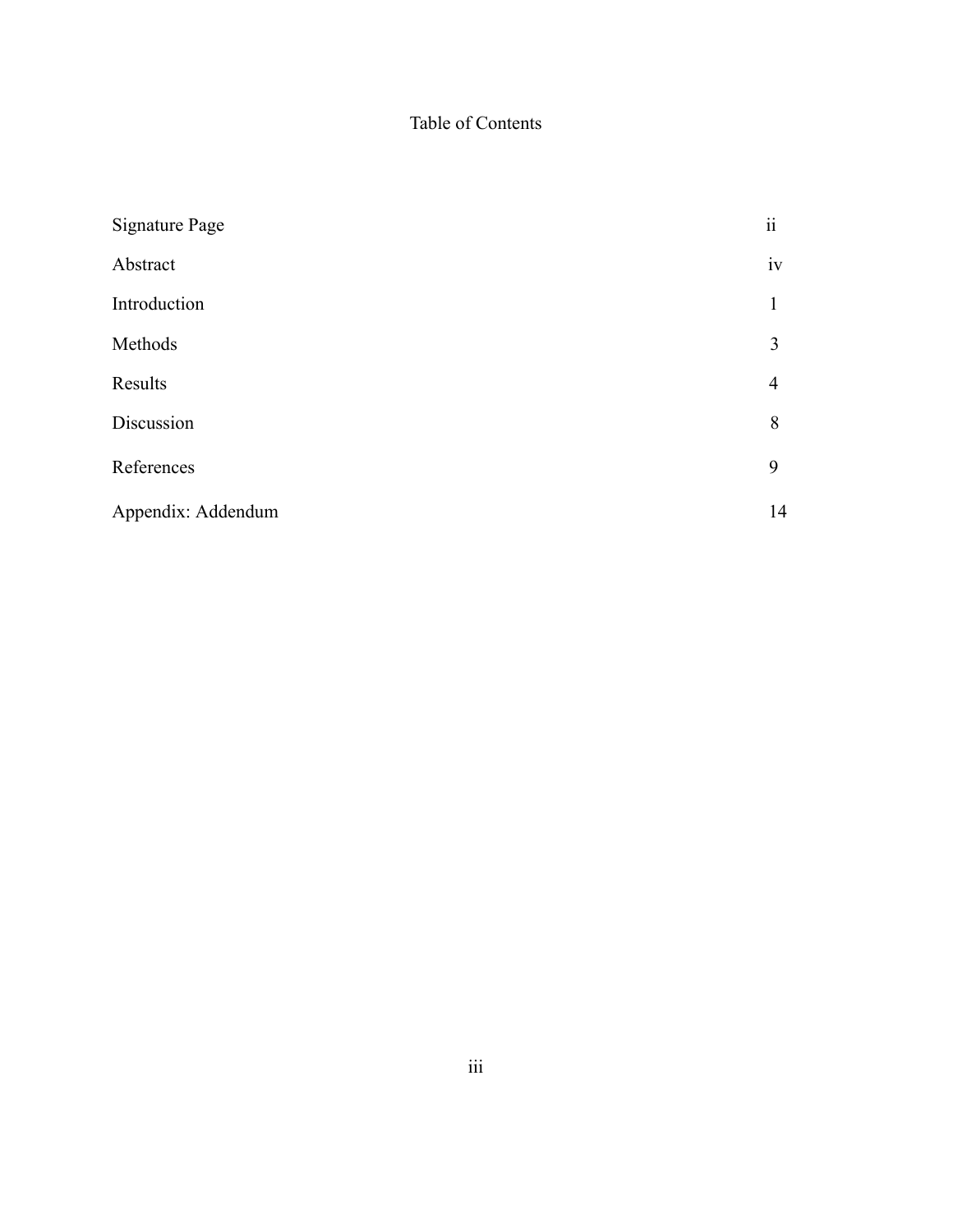#### Abstract

#### Early Interventions for Youth Affected by Prenatal Alcohol Exposure:

By: Lesly Mejia

#### Master of Social Work

Purpose: The purpose of this research is to examine the early interventions for youth affected by Prenatal Alcohol Exposure (PAE). This review of the literature will seek to gain an understanding of the present research on early interventions for youth who are affected by prenatal exposure as well as identify the gaps remaining in the research.

Method: The method used to find the research material was through the California State University, Northridge, library research search engine.

Results: Fetal alcohol spectrum disorders (FASDs), caused by PAE, cause permanent conditions and are the number one cause of preventable birth defects and developmental disabilities. Five percent of the nation's children are born with Fetal Alcohol Spectrum Disorders (FASDs), due to prenatal alcohol exposure (PAE) which can cause developmental delays and learning disabilities. Attention span, memory, language, reasoning, judgment and decision making may all be affected by this spectrum disorder. Affected individuals have difficulty managing their day-to-day lives. Left unaddressed or untreated, many will have long-term issues, including mental health and addiction issues, lack of employment, incarceration, and other safety concerns. Individuals diagnosed with fetal alcohol spectrum disorders may need lifelong support, but the disorder is often misunderstood, say advocates. Access to effective early interventions -which improve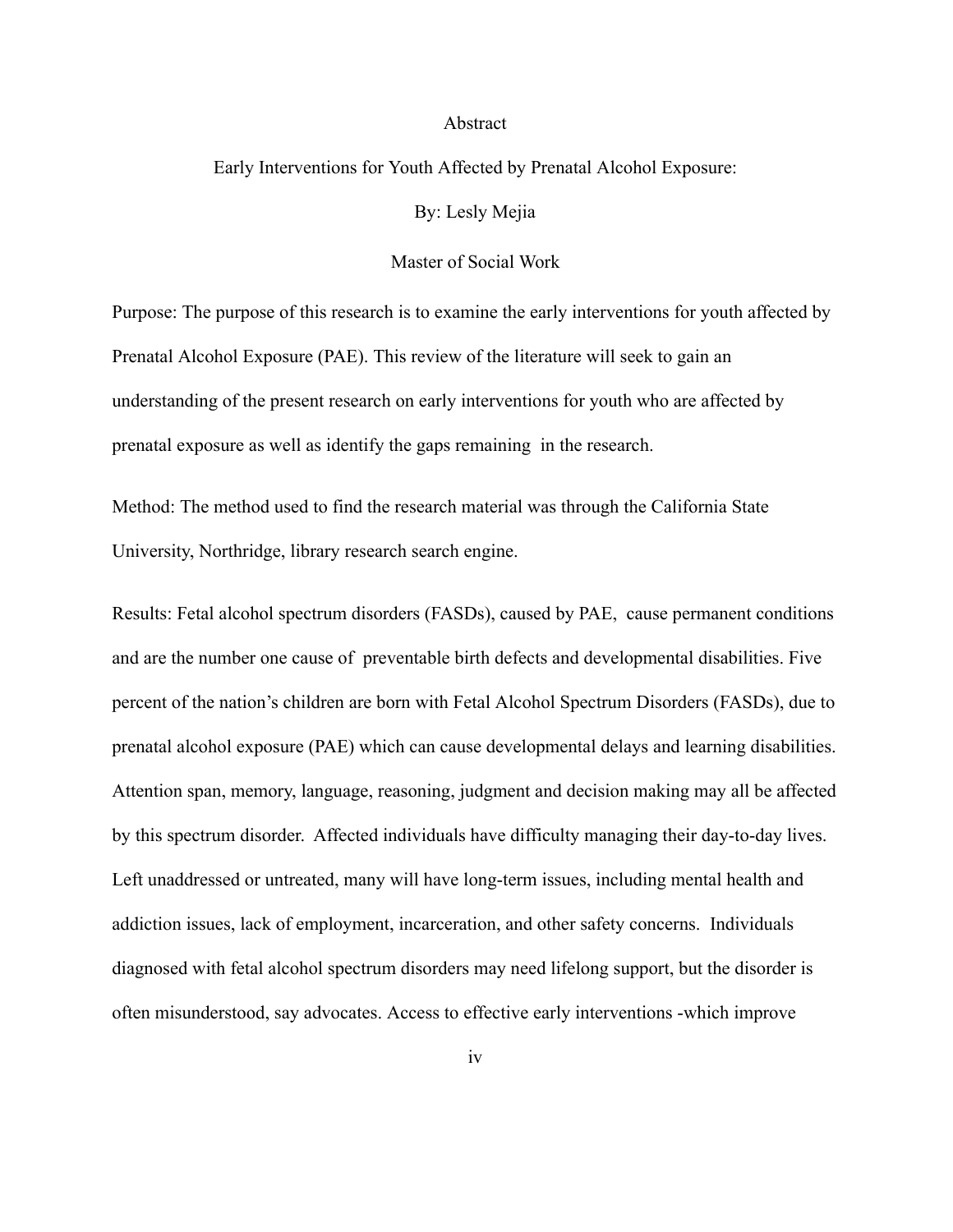the outlook for affected individuals- is dependent upon early detection and intervention. Research shows that with early diagnosis and effective interventions, "specific symptoms are manageable and affected individuals' life outcomes can be improved." (Nash & Davies, 2009, p.595)

A review of the literature shows barriers to receiving appropriate interventions. One such barrier to receiving appropriate interventions is early diagnosis. Another is training of providers such as pediatricians, teachers and occupational therapists. Another barrier is access to services, as these individual's needs are not recognized by typical screenings for services at Regional Centers. Lastly, evidence based interventions for students with FASD have not yet been widely implemented.

Five Evidence Based neurodevelopmental interventions warrant further attention. Thereafter, four key needs exist to effectively reach this population: 1) awareness of FASD in the general population 2) establishment of evidence-based interventions 3) education and training within populations of providers, such as pediatricians, teachers, and occupational therapists to proliferate such trainings, and 4) making trainings available to relevant individuals and caregivers. In the spirit of Not About Us Without Us, in this quest for knowledge, representation of individuals with prenatal alcohol exposure and their caregivers should be considered vital, as these two groups have been on the front lines. In many cases, they have been so with no central information or training ground.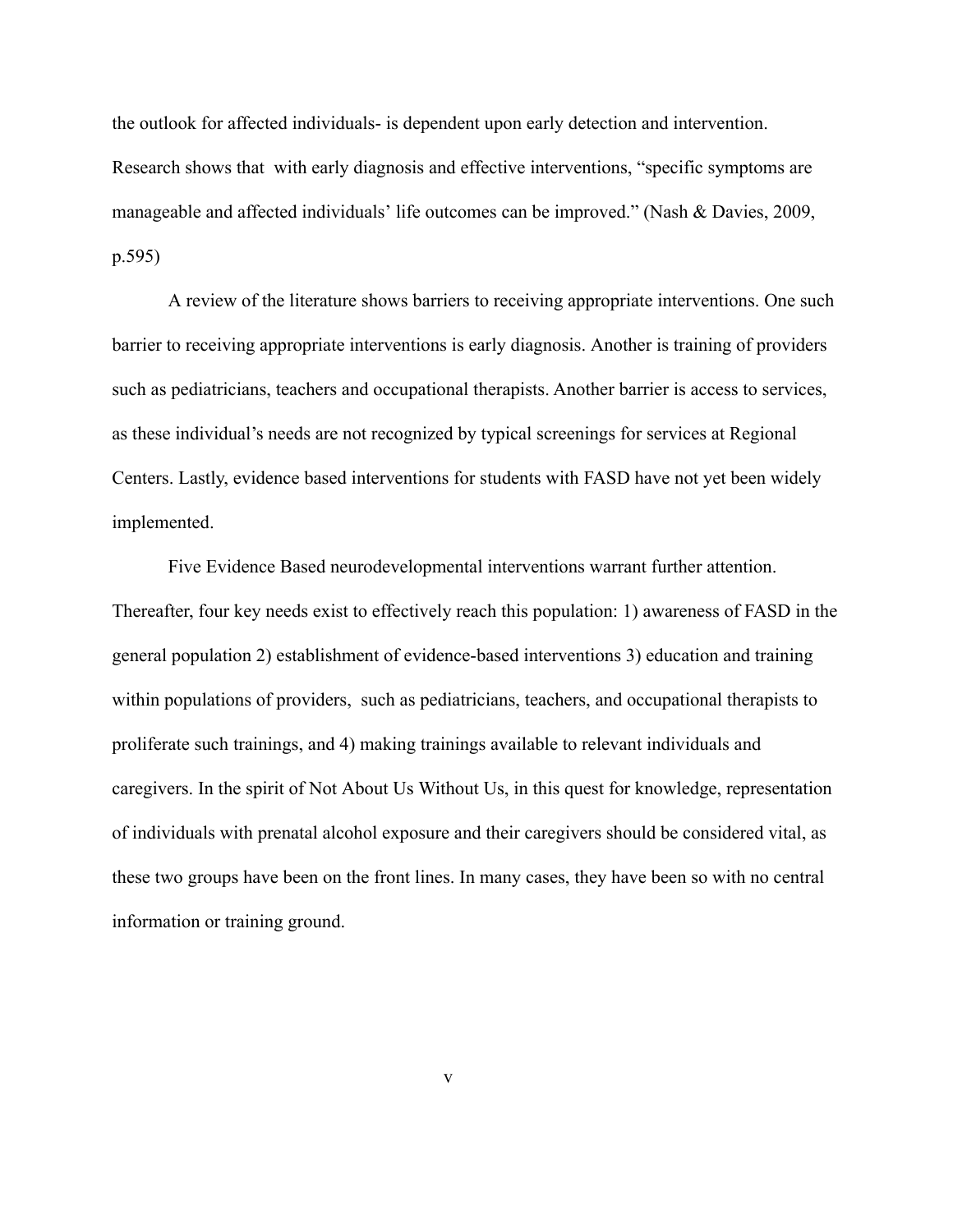#### **Introduction**

Fetal alcohol spectrum disorders (FASDs) are the number one cause of preventable birth defects and developmental disabilities; they can cause developmental delays and learning disabilities (Bakhireva et al, 2018). Five percent of the nation's children are born with Fetal Alcohol Spectrum Disorders (FASDs), due to Prenatal Alcohol Exposure (PAE). The prevalence of FASDs is "similar to that of other developmental disabilities like Down Syndrome and Autism" (Nash & Davies, 2009, p.594), although more prevalent than Autism. Research indicates that our understanding of the deficits and disturbances associated with FASDs is far from complete, however, there are consistent findings indicating these are serious, lifelong disabilities-especially when these disabilities result from central nervous system damage. Symptoms due to damage to the Central Nervous System can include the following:

…microcephaly, focal neurological deficits, known MRI abnormalities, cognitive/developmental/behavioral problems. To meet the FAS diagnostic criteria, structural (microcephaly and/or abnormality on neuroimaging), neurological (seizure or abnormality on neurological exam), OR functional abnormalities must be documented.  $[Functional = (1) Global cognitive deficits or significant developmental delay in a child]$ too young for an IQ assessment (e.g., IQ or developmental quotient below 3rd percentile) OR (2) Deficits (below 16th percentile) in THREE or more specific functional domains, e.g., cognitive, academic, executive function, attention, memory, adaptive, motor, language, social skills, etc. (American Academy of Pediatrics, n.d, n.p.)

FASDs can cause structural malformations, learning disabilities, hyperactivity, cognitive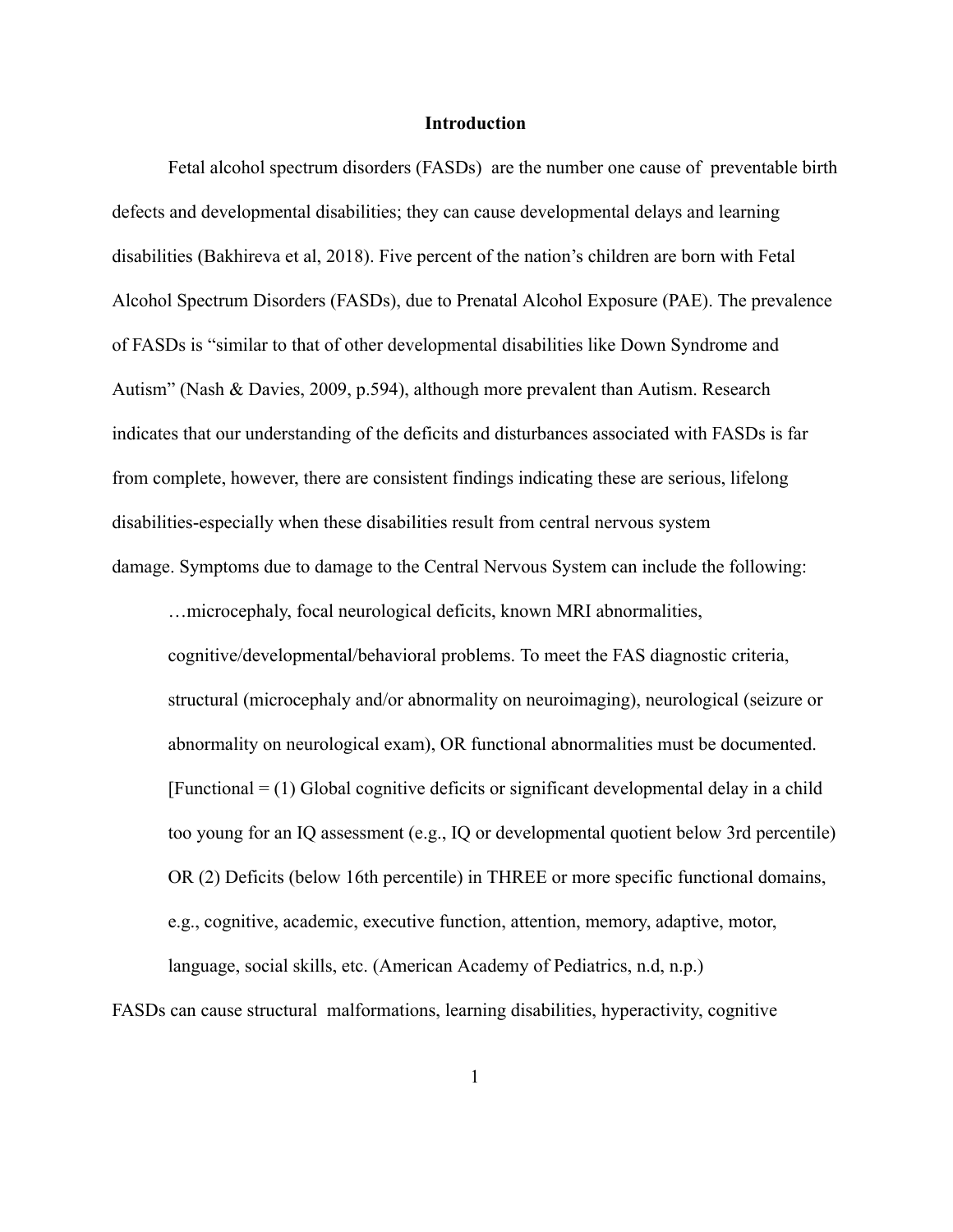confusion, difficulty understanding the consequences of actions, poor social function, memory impairment, and disrupted education for some (Blackburn et al, 2010). As is the case with all developmental disabilities, access to effective early interventions is a protective factor that improves the potential outlook for those with an FASD (Bakhireva et al, 2018).

One major barrier to receiving appropriate interventions is early and accurate diagnosis. For a variety of reasons, FASDs are often not identified or are misidentified. Birth Mother stigma/fear of stigma, inconsistent caregivers, financial instability or lack of effective provider training to recognize the symptoms limit the opportunity for effective intervention. Children with FASDs are often simply thought to be defiant and impulsive (Jones et al 2006). Their symptoms are interpreted as "behaviors," which often set children up for negative labeling-and therefore, negative outcomes (Jones et al 2006). Because they have a role in tracking developmental milestones over time, pediatricians are positioned well to aid in early identification of risk factors and assessment for FASDs (Hanlon et al, 2015). "Pediatric providers need to be able to identify patients with FASD" (Chasnoff, 2015, p. 264). Early recognition and intervention is vital because "specific symptoms are manageable and affected individuals' life outcomes can be improved" (Nash & Davies, 2009, p.594). Yet, pediatric board examinations focus little on FASDs, with only one question regarding the spectrum disorder on the test: related to diagnosing the classic signs of FAS facial features (AAP, n.d).

 These features are: smooth philtrum, thin vermilion and small palpebral fissures (AAP, n.d). Relying on this information is incongruous with the research, which shows that those facial features are only exhibited when the mother drank during the time period between 9-17 days gestation in utero (AAP, n.d). This practice is flawed: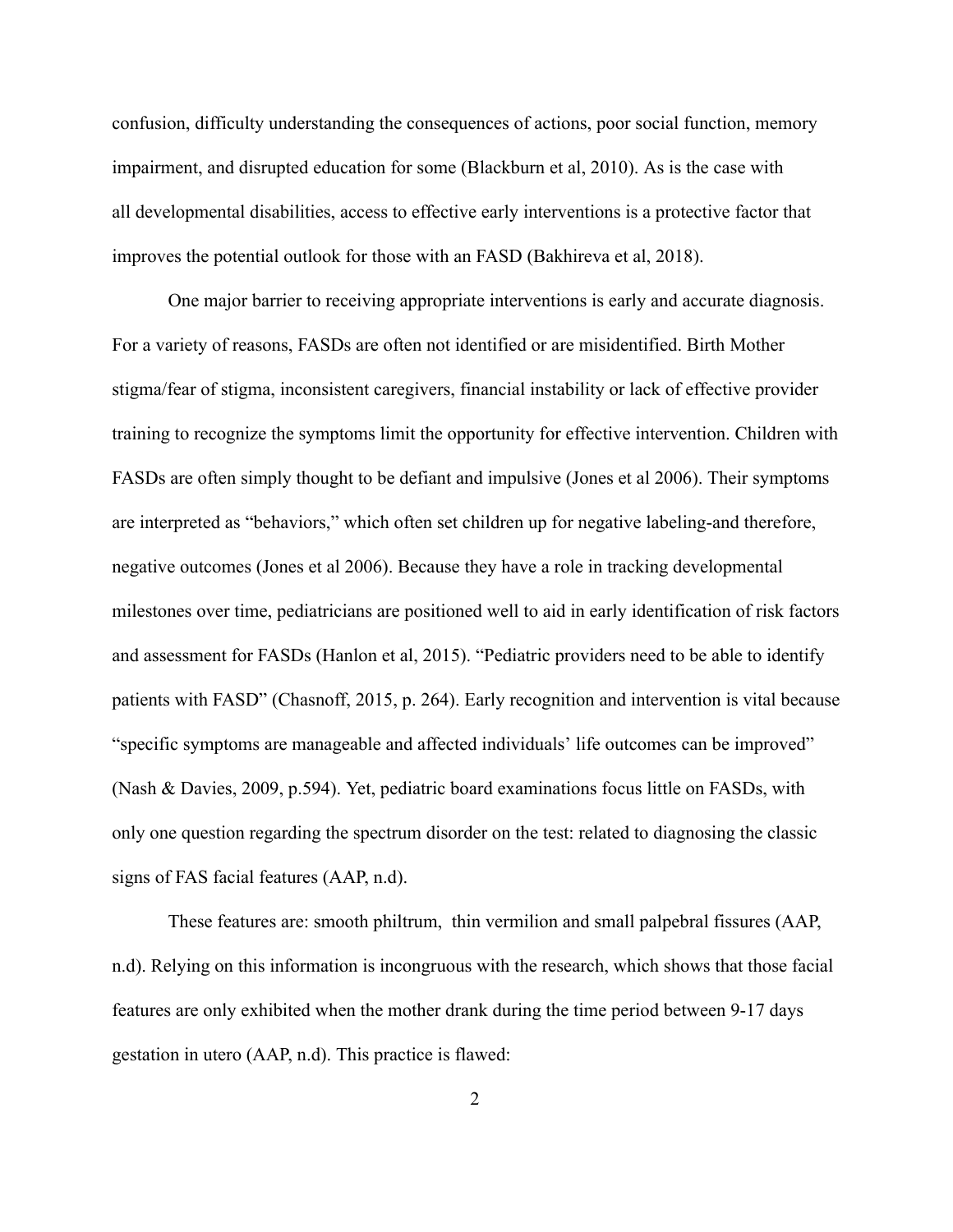If the mother drinks alcohol very early in pregnancy when the fetus' face is forming around 17 days after conception, which is before most women know they are pregnant the child may develop facial features that can be used to diagnose fetal alcohol syndrome: The space between their upper lip and nose is smooth, for instance, rather than grooved; their heads are small for their age; and their eye openings -- the distance between the inner and outer edge of the eyes -- tend to be shorter than normal, said Charness, also chief of staff at the Veterans Affairs Boston Healthcare System. (Weintraub, 2018, n.p) Therefore, solely relying on these facial features as a diagnostic criteria overlooks most affected youth, and leaves many vulnerable.

Systems are not set up to support the needs of children with FASDs. Even with a diagnosis of FASD or an alcohol-related neurodevelopmental disorder (ARND) at an early age, patients are often "ineligible for special services because their intellectual abilities often fall within the average range of intelligence" (Kohlberg & Buckley, 2007, p .279). In Los Angeles County, FASDs are not one of the five qualifying conditions covered by the Regional Center.

Another barrier to successful early interventions is training for providers. Not only are pediatricians limited in their knowledge, as already mentioned, but elementary school teachers and other providers, such as Speech Language Therapists and Occupational Therapists require uniform understanding of the potential symptomology and interventions for individuals affected by PAE. Due to the complexity of FASDs and the highly individualized needs of those affected by this spectrum disorder, educators require specialized training to meet the needs of students with FASD (Blackburn et al 2010). Furthermore, behavior modification techniques employed by most educators are often ineffective when used on students with FASDs (Malbin, 2007). There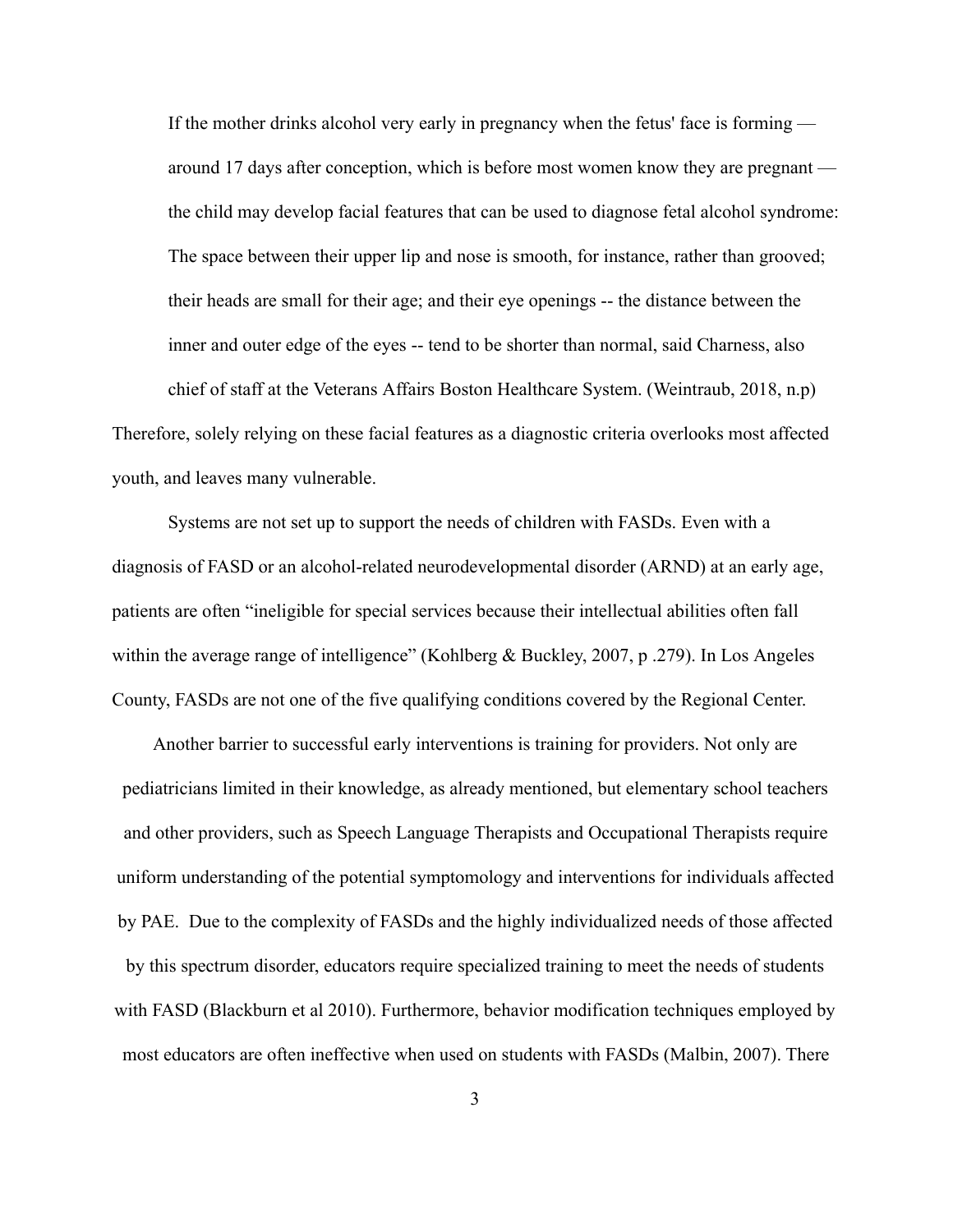is an identified need for "service delivery in the form of targeted therapeutic interventions that directly address the needs of this student population" (Cleversey, Brown & Kapasi, 2018, p.1160).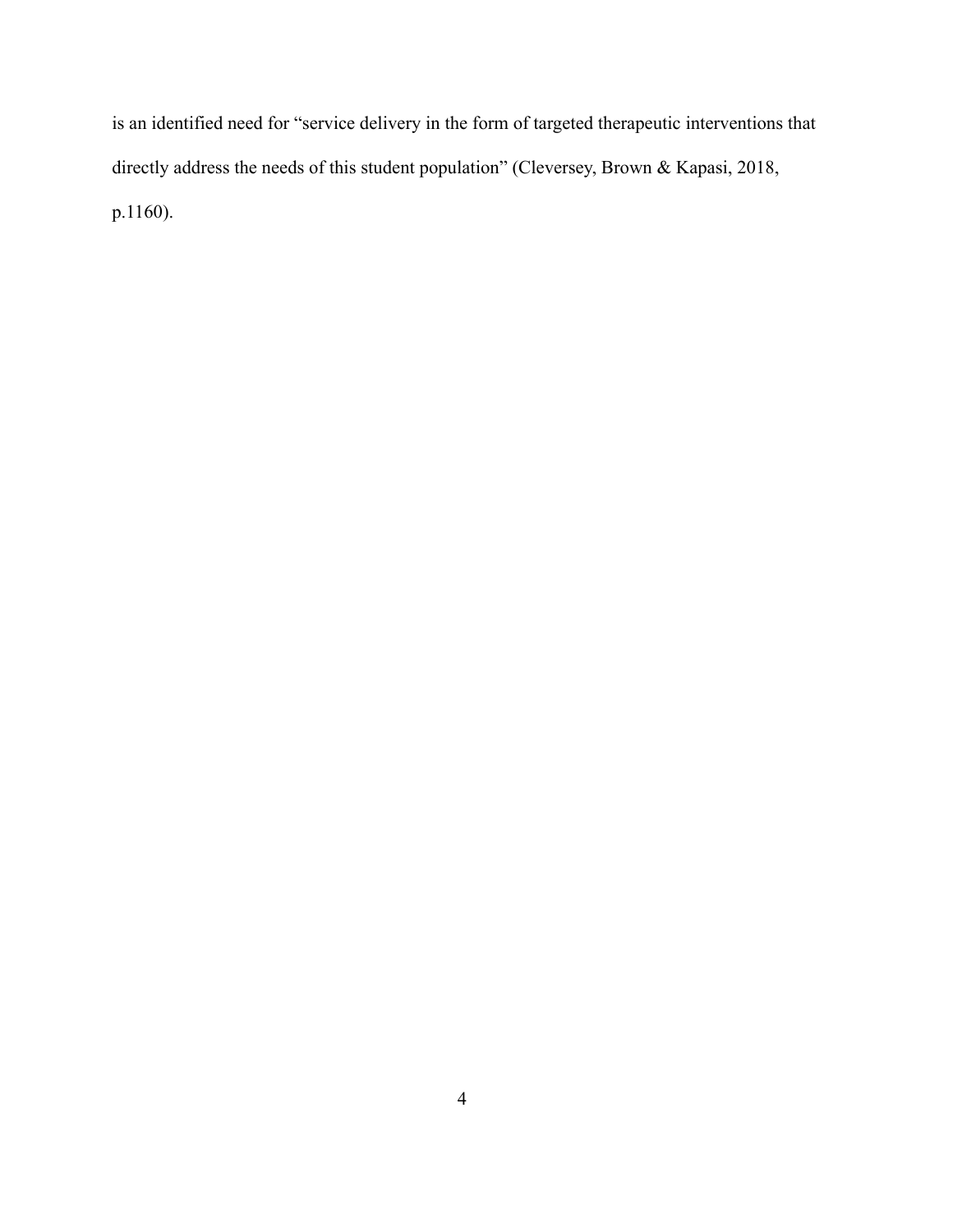#### **Methods**

The articles used in the literature review were found using California State University, Northridge's, online library search resource. The keywords that were used to find the articles were: fetal alcohol spectrum disorder, fetal alcohol, fetal alcohol syndrome, prenatal alcohol exposure, trauma in utero, evidence-based fetal alcohol, fetal exposure, effective interventions for alcohol exposure, pediatrician training, pediatrician training FASD, pediatrician training FAS, pediatrician fetal alcohol, teacher training, teacher training FASD, teacher training FAS, teacher fetal alcohol, statistics, fetal alcohol outcomes, FAS outcomes, FASD outcomes, fetal alcohol interventions, FAS interventions, FASD interventions, FAS resources, Fetal Alcohol resources, FASD resources support groups, FAS specialists, FASD specialists, FASD interventions and Fetal Alcohol specialists.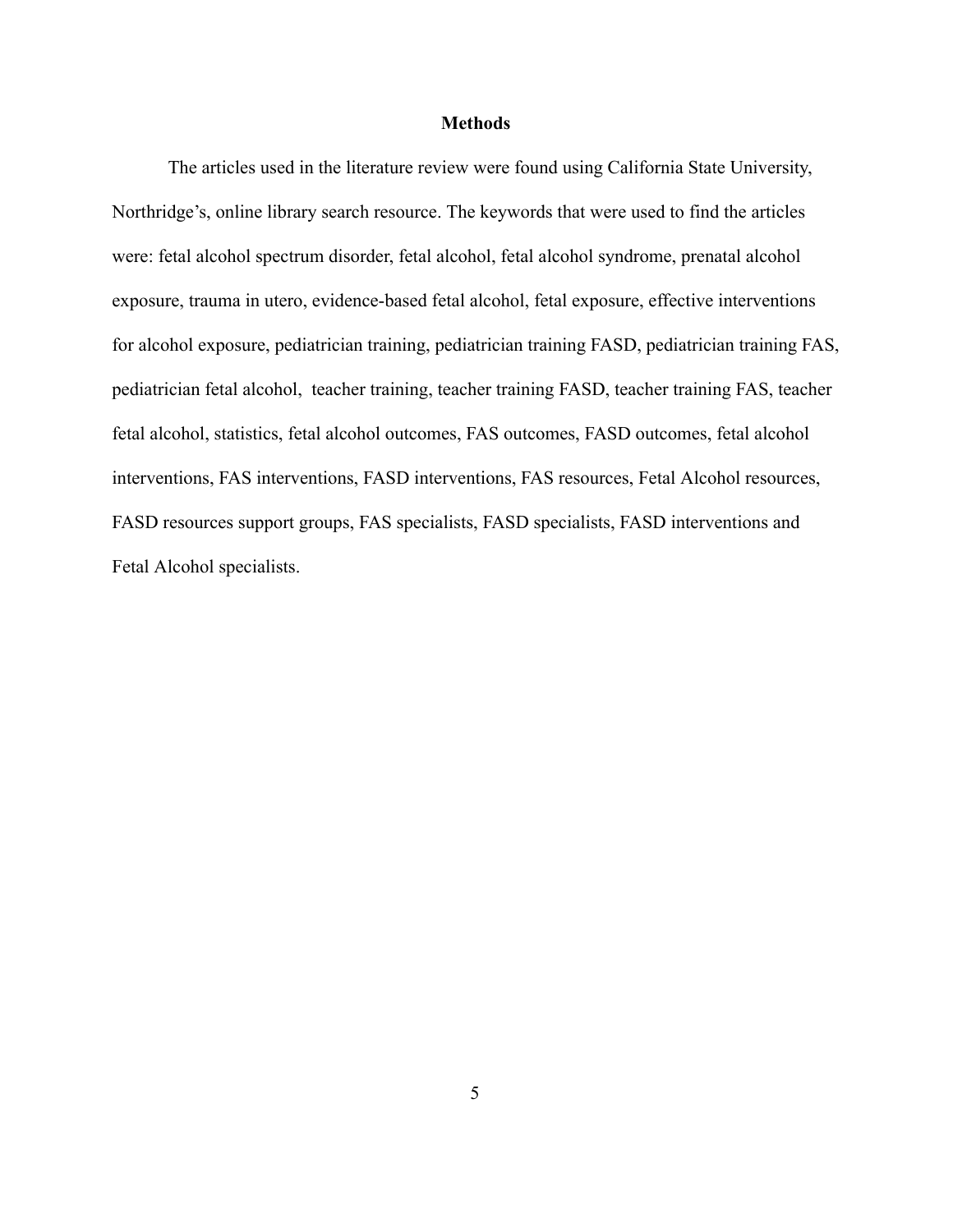#### **Results**

The CDC provided federal funding to develop systematic, specific, and scientifically evaluated neurodevelopmental interventions (Brems, 2010). Bertrand provides a brief overview of the general intervention framework developed for individuals with FASDs and the methods and general findings of five specific intervention research studies conducted. These studies provided scientifically validated interventions that can address their children's needs and can be presented to schools, social services and mental health providers when seeking accommodation or support.

The first intervention studied was Project Bruin Buddies, which is a social skills training program to improve peer friendships for children with fetal alcohol spectrum disorders, sponsored by UCLA (Bertrand, 2009).

This study was designed to examine the effects of parent-assisted children's friendship training (CFT) (Frankel & Myatt, 2003) compared with the effect of delayed treatment control (DTC) on the social skills of children with a history of prenatal alcohol exposure, and to examine the maintenance of social skills gained over a 3-month period. (Bertrand 2009, p.989)

Bruin Buddies has "shown to improve peer interactions, social skills, and parent understanding of FASD-related disabilities" (AAP, n.d, n.p). The second intervention is a "sociocognitive habilitation using the math interactive learning experience (MILE) program" (Bertrand, 2009, p.991). The program for alcohol-affected children "provided learning strategies to compensate for core alcohol-related neurodevelopmental deficits" (Bertrand, 2009, p.991) and was developed to support learning math . The program included "intensive, short-term individual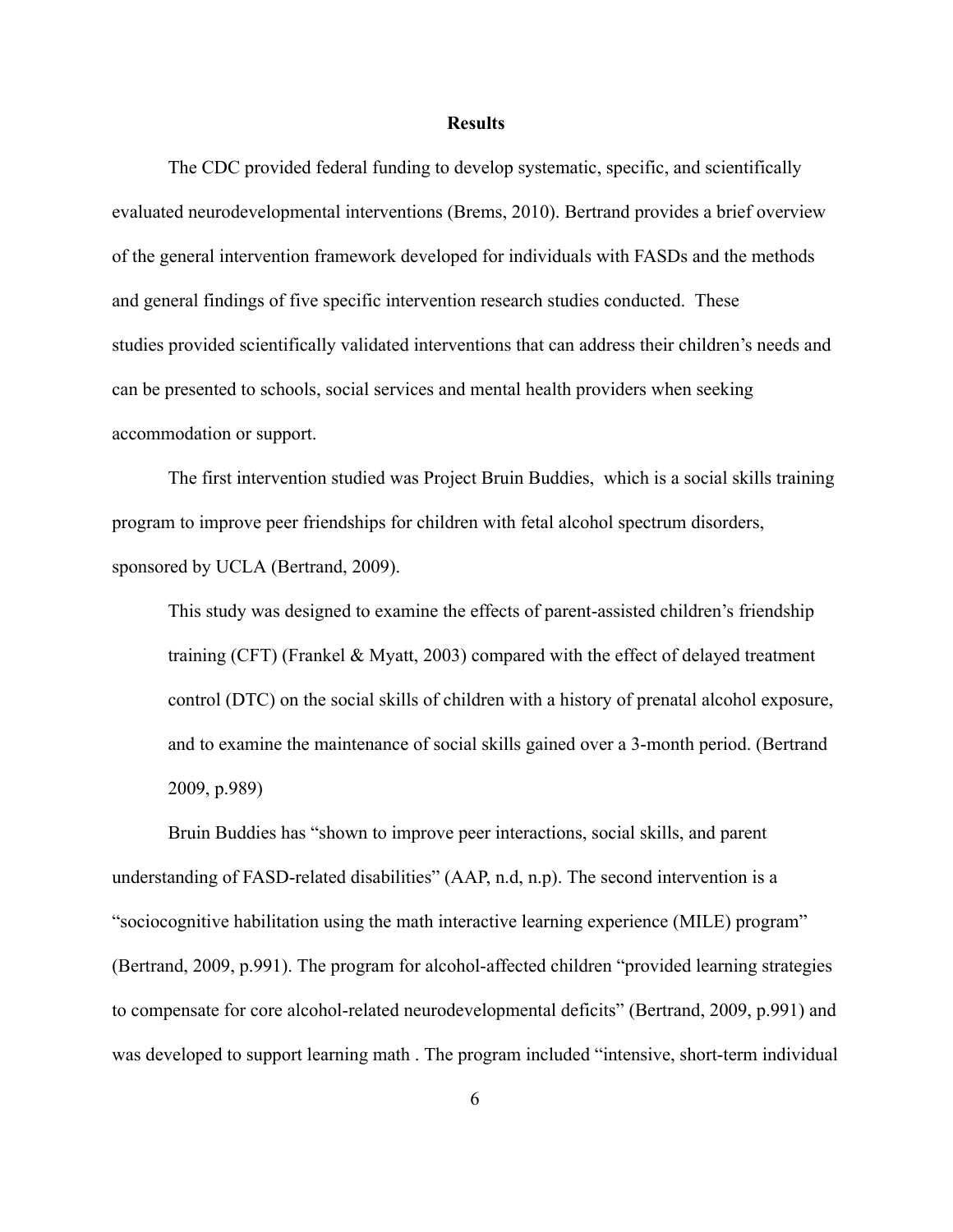instruction of each child, as well as training for the child's caregivers and teachers. The goal was to provide a consistent method of instruction of mathematical concepts across therapeutic, home, and school environments" (Bertrand, 2009, p.992). This program demonstrates "the effectiveness of adaptive materials and tutoring methods to improve math knowledge and skills in children with FASDs" (AAP, n.d). The third study, a neurocognitive habilitation program from the Children's Research Triangle 4 "was developed to be a systematic intervention strategy for children in the child welfare system that had a diagnosis of FAS or ARND" (Bertrand, 2009, p.994).

The program provided education and support to enhance the families' capabilities to care for the children, and focuses on improving the children's executive functioning, a central deficit for children with FASDs (Mattson et al., 1998; Rasmussen, 2005). The intervention strategies developed for the program focused on the concept that children would be best equipped to improve their executive functioning deficits if they were better able to self-regulate. (Bertrand, 2009, p.994)

The fourth study was from the University of Oklahoma Health Sciences Center. They used parent-child interaction therapy which uses an:

application of an evidence-based treatment to reduce behavior problems among children with fetal spectrum disorders and families moving forward, a behavioral consultation intervention to improve outcomes for families raising children with fetal alcohol spectrum disorders…The aim of the study was to evaluate two group-based interventions for children with FASDs) that would reduce (a) behavior problems among children with FASDs and (b) decrease parenting stress among caregivers. One treatment used a group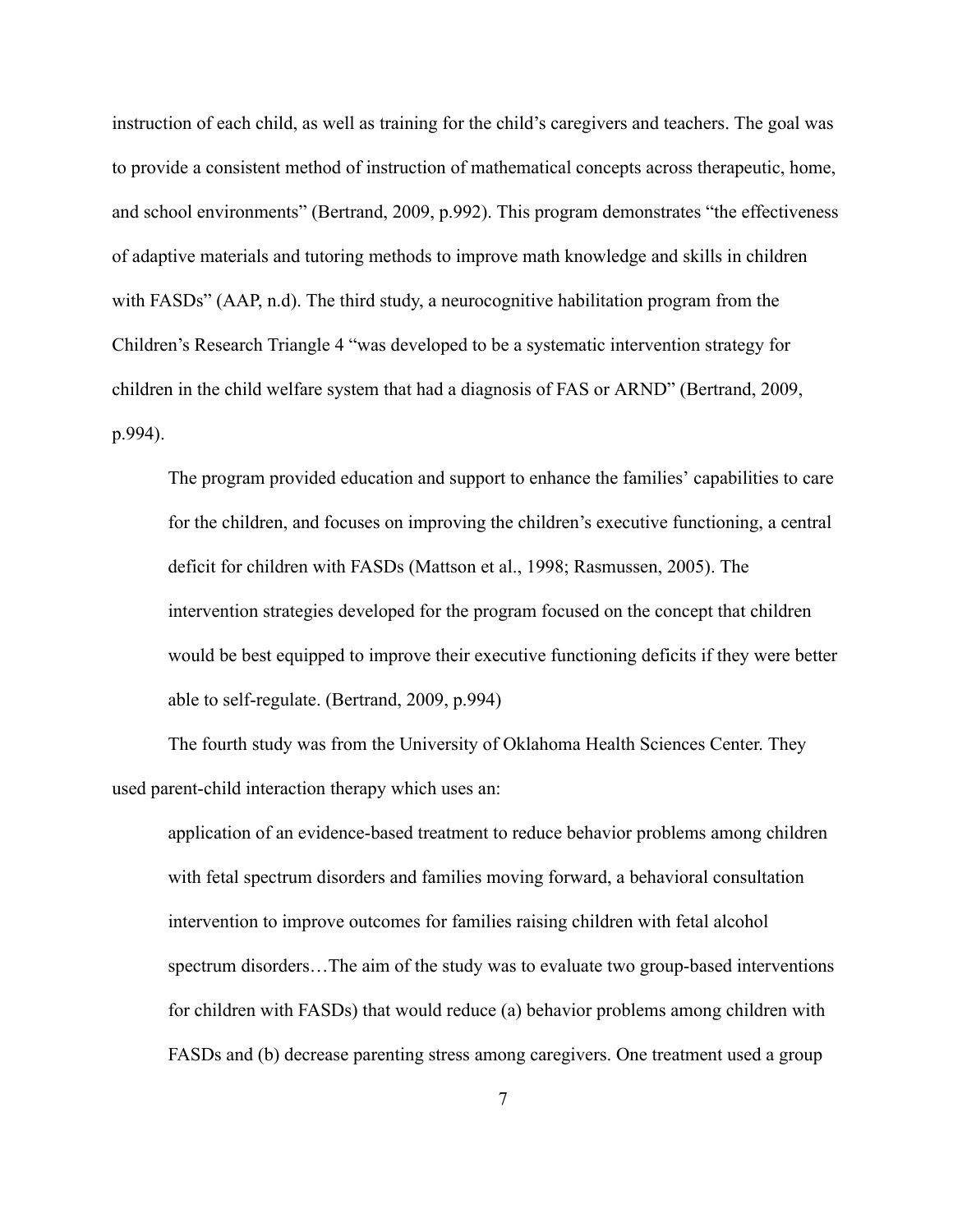adaptation of an evidenced-based behavioral parent training treatment, Parent-Child Interaction Therapy (PCIT) (Eyberg & Boggs, 1998) that provided both parents and children with a live, coached practice of behavioral parenting skills. The other was a parent-only Parenting Support and Management (PSM) program that comprised components from other effective behavioral programs. (Bertrand, 2009, p. 997)

The fifth and final study was conducted by the University of Washington. The program was called, Families Moving Forward and studied:

a behavioral consultation intervention to improve outcomes for families raising children with fetal alcohol spectrum disorders. The overall goal of this study was to evaluate an intervention designed to improve caregiver self-efficacy, meet family needs, and reduce child problem behaviors. The specific aims of the study were: (a) to create a feasible, specialized behavioral consultation intervention – the Families Moving Forward (FMF) Program – for caregivers raising children with FASDs, based in part on positive behavior support techniques, and (b) to assess the efficacy of the FMF intervention, when compared with the community standard of care, using a randomized control trial design. (Bertrand, 2009, p.1000)

Families Moving Forward is a "consultation intervention that combines a positive behavior support approach with motivational interviewing and other scientifically validated treatment techniques" (AAP, n.d, n.p).

 Previously, information and strategies for interventions specific to individuals with FASDs have been gleaned from those used with people with other disabilities and from the practical wisdom gained by parents and clinicians through trial and error or shared through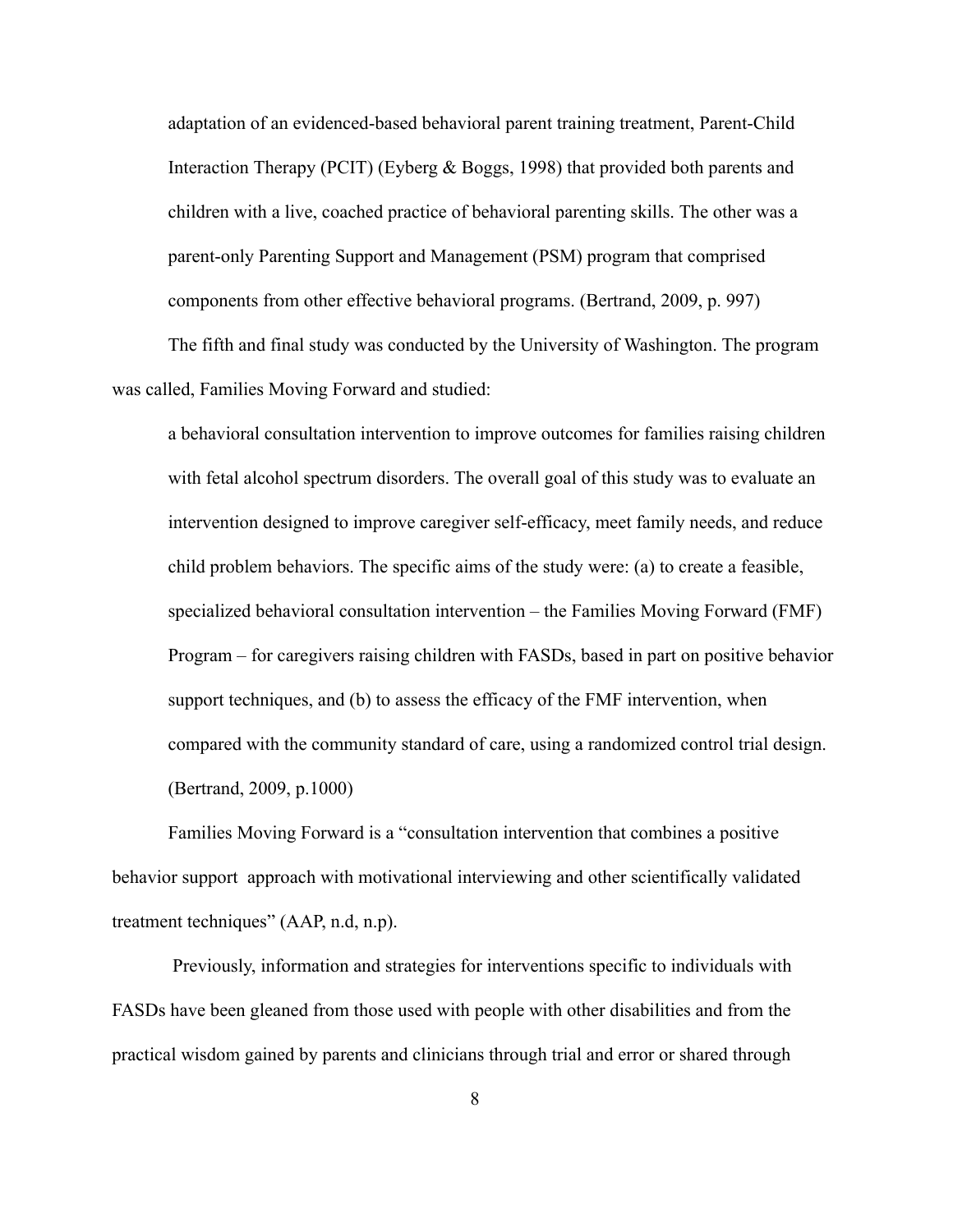informal networks. Although informative to a limited degree, "such evolving treatments have been implemented without systematic or scientific evaluation" (Bertrand, 2009, p.1003). Only recently have they been demonstrated to be effective for this specific application (AAP, n.d). The Language to Literacy program can be utilized within the classroom to assist with developing literacy and "to improve receptive and expressive language skills" (AAP, n.d, n.p) which often are not in sync with one another. USFA Kids is another evidenced based intervention which teaches safety to children affected by PAE via computer (AAP, n.d).

Despite the recent gains, the need for further research is acknowledged within the existing literature "Research on evidence based interventions for students with FASD is a growing field" (Cleversey, Brown & Kapasi, 2018, p.1159).

 Caregivers might not know about specific modalities that have been found to be effective and may instead rely on experts in the field for direction in this area. However, he notes, these caregivers possess unique insights into the development of their children and the efficacy of interventions (Cleversey, Brown & Kapasi, 2018).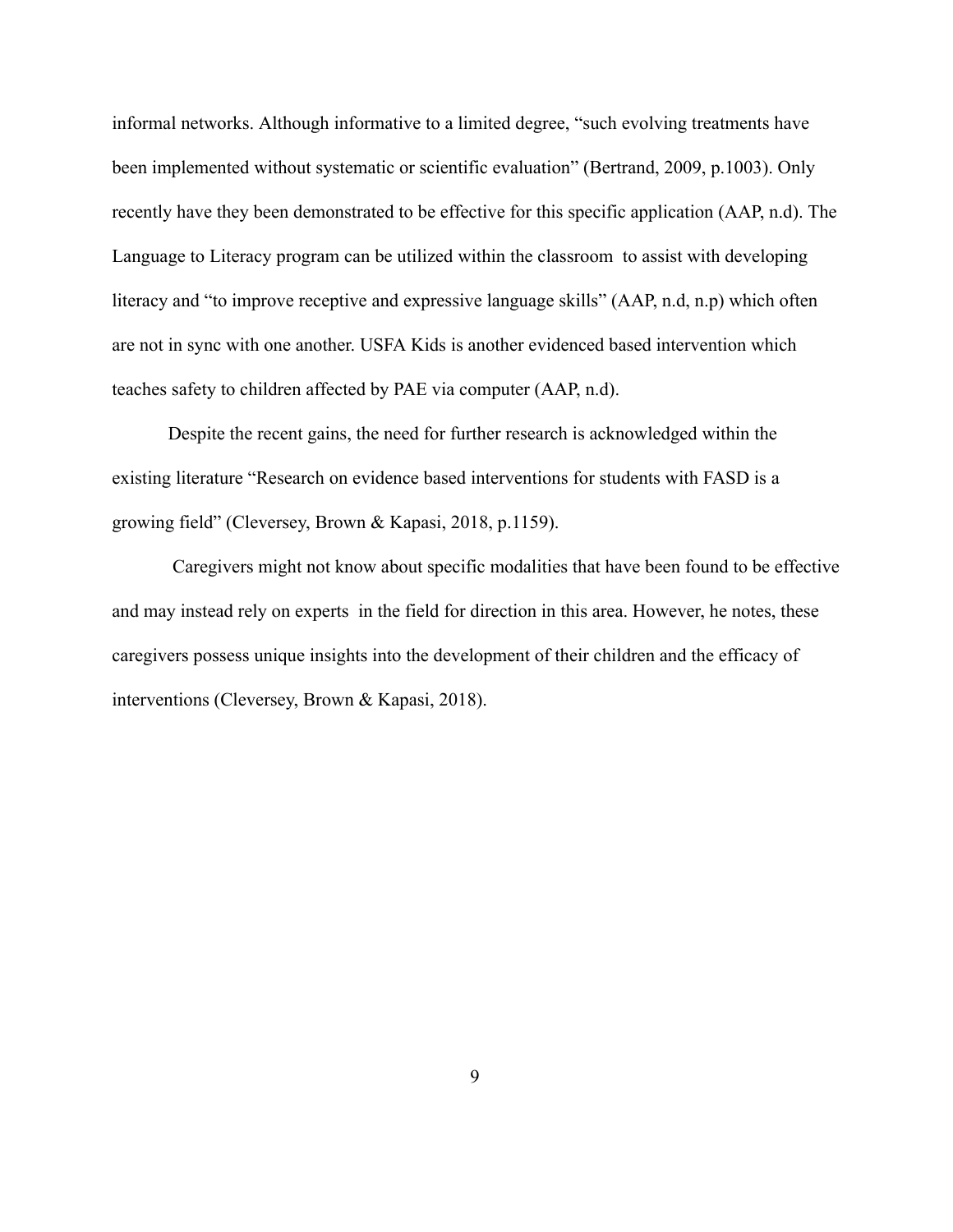#### **Discussion**

# **Findings**

The findings suggest that the scientifically based interventions on individuals with FASDs are often focused on parent or family involvement. One of the reasons for the involvement is to help the client and family successfully apply the teachings of the interventions outside of the structured environment.

Creating real change for individuals--both children and adults--affected by prenatal alcohol exposure is a social justice issue. Dr. Carl Bell, a Chicago psychiatrist who aims to draw attention to the issue of PAE and FASDs for years says, "It's reprehensible that this could be going on this long and nobody bothered to see it" (Weintraub, 2018, n.p). He continues, "Homelessness, drug addiction, violence, suicide, school failure, unemployment, being victimized in childhood. All of those things are connected to this" (Weintraub, 2018, n.p). Bell continues, "It's all over prison, foster care, special education," he said. "It's heart-breaking, that's what it is" (Weintraub, 2018, n.p).

Dr. Carl Bell, is also noted his increasing concerns about the impacts of FASDs on Chicago's South Side due to a 2015 study. The study performed an, "examination of 611 children who came to the Jackson Park Hospital's Family Medicine Clinic on Chicago's South Side, roughly 40 percent met the criteria for a fetal alcohol spectrum disorder." (Weintraub, 2018, n.p). One study published in the Journal of the American Medical Association, found that children from all racial and socioeconomic backgrounds were equally likely to have fetal alcohol hfg disorders (Centers for Disease Control and Prevention, 2013). Another study, completed in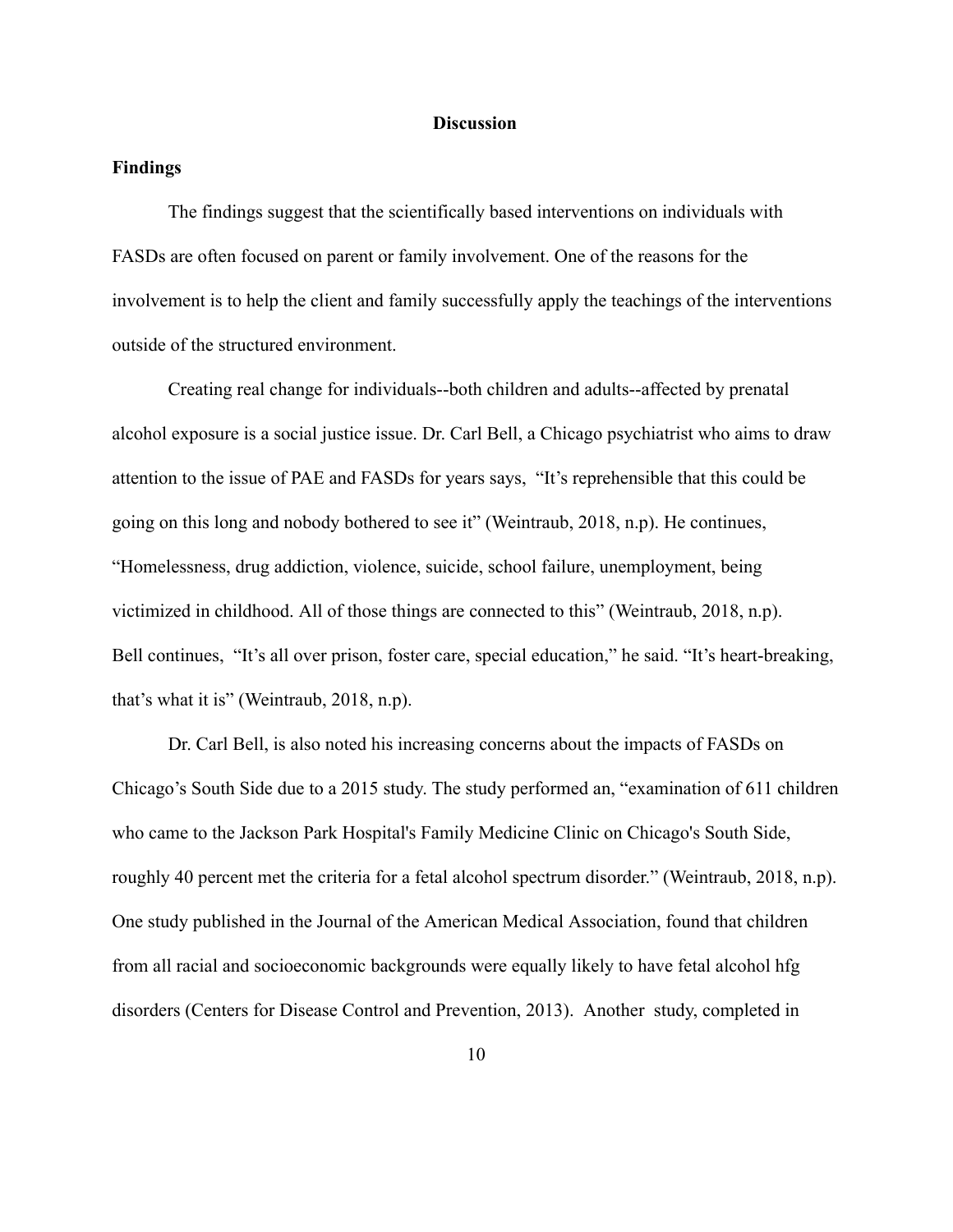2011, found that women from high-income households were more likely to binge drink than women with lower incomes -- and thus put their children at higher risk (CDC, 2013).

## **Limitations**

The limitation in the research is that the majority of the research is done in controlled settings and has not been tested in institutionalized settings. Because no evidence based practices exist, protocols cannot be uniformly rolled out, measured and tracked over time. Information on interventions is often anecdotal and education about existing interventions is spotty-as is the access to said interventions. Additionally, because this is a spectrum disorder, no two affected individuals will likely present with the exact same symptomatology. Lastly, because of social justice issues related to race, education, economics and access to health care, individuals with prenatal alcohol are not always identified and treated. "Intervention research is always a challenge with inherent weaknesses."(Bertrand, 2009, p.1003)

#### **Future Research**

Future research needs to be done in the way of creating and connecting programs and interventions with resource centers, schools and disenfranchised communities that normally don't have access to resources. It is hoped that interventions which already exist will positively impact academic success, diminishing secondary and tertiary effects and, therefore, helping us reach for a more equitable and socially just society system for all people.

#### **Conclusion**

Early interventions which have the potential to improve the outlook for affected individuals is dependent upon early detection and intervention. Research shows that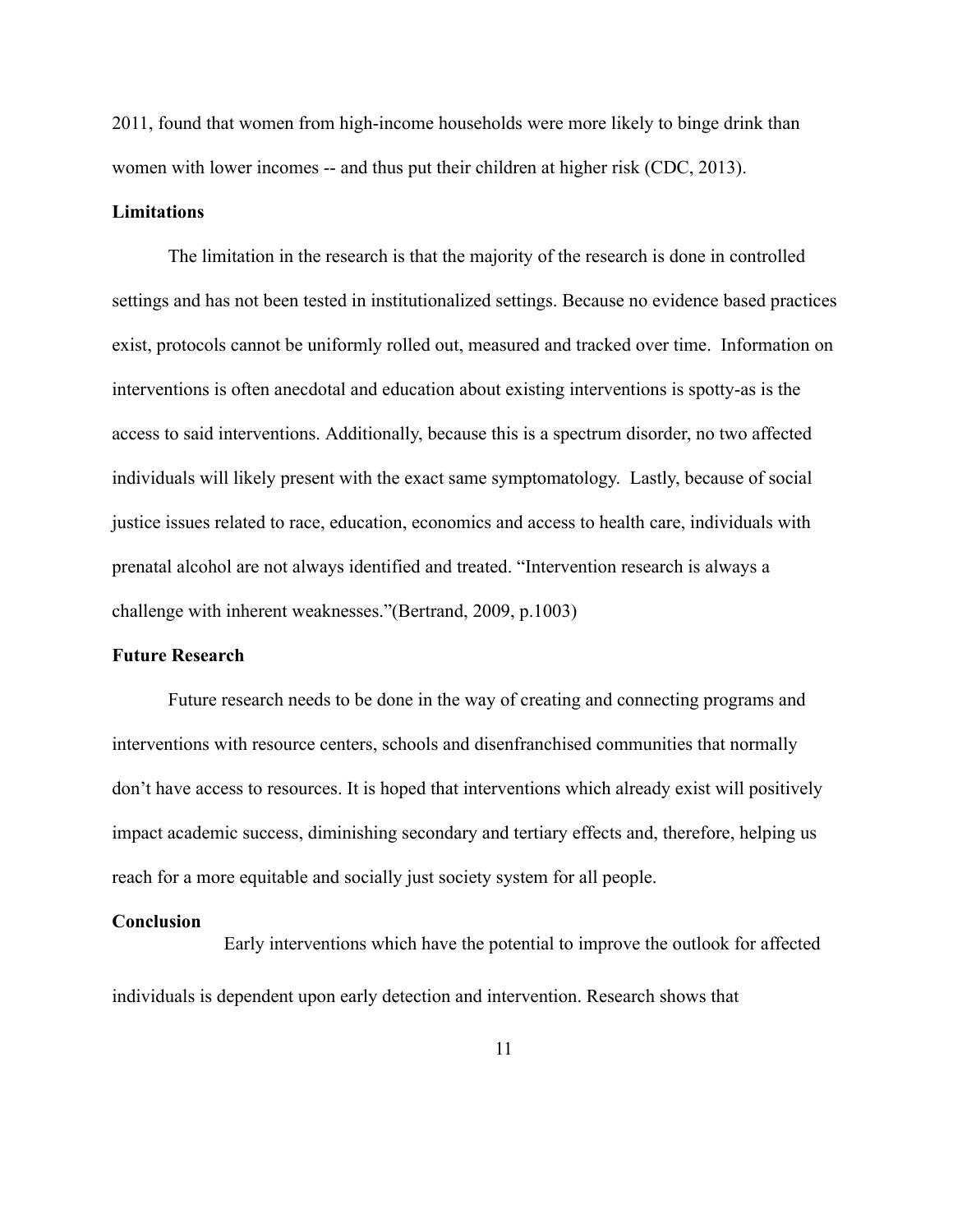"specific symptoms are manageable and affected individuals' life outcomes can be improved" (Nash & Davies, 2009, p 594). A review of the literature shows a need for further research on recommended interventions and widespread dissemination of findings and development of best practices for providers and caregivers who may potentially encounter with youth affected by PAE.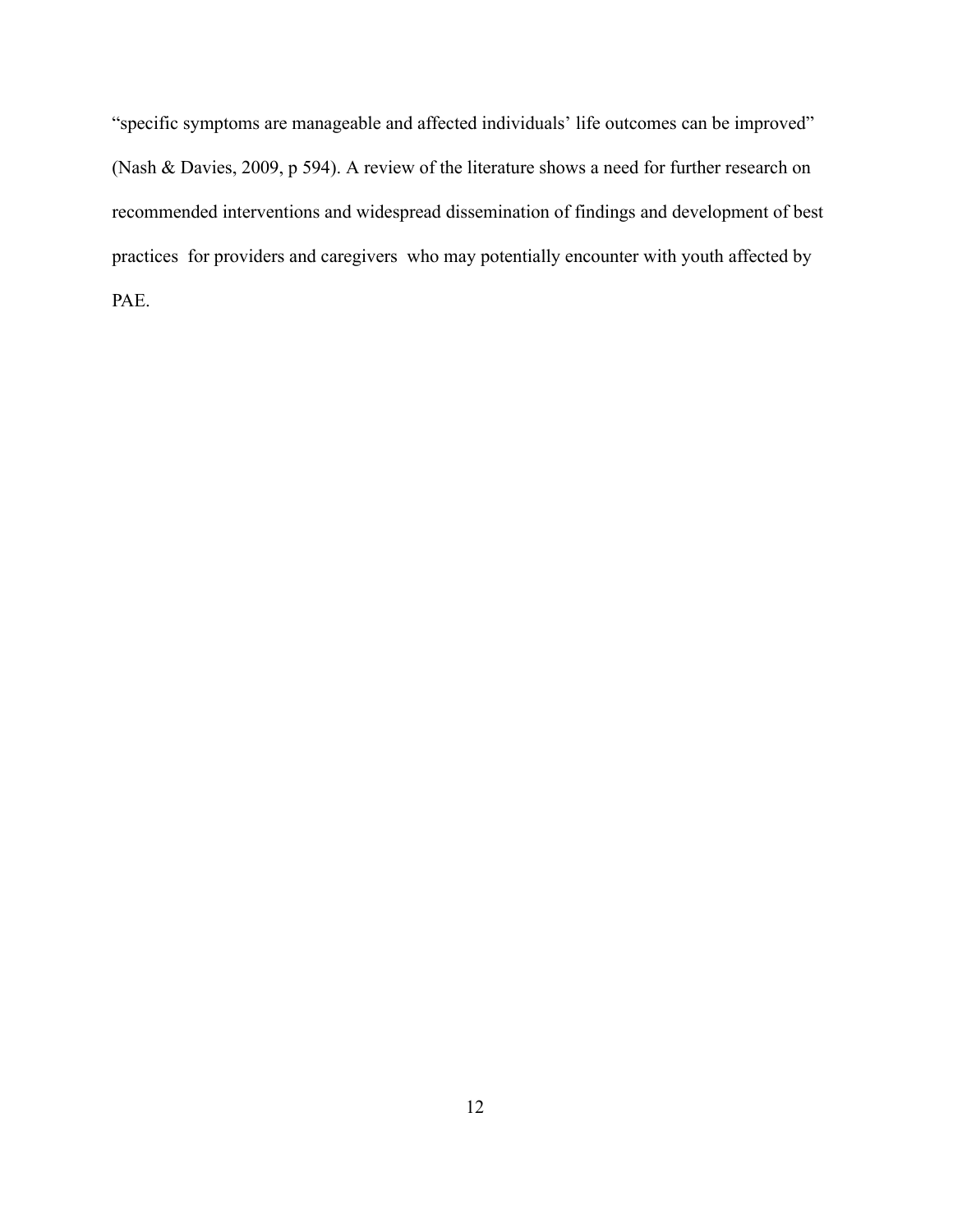## **References**

American Academy of Pediatrics. (n.d.). *Fetal Alcohol Spectrum Disorders Program - Algorithm for Evaluation.* Retrieved from

[https://www.aap.org/en-us/advocacy-and-policy/aap-health-initiatives/fetal-alcohol-spectr](https://www.aap.org/en-us/advocacy-and-policy/aap-health-initiatives/fetal-alcohol-spectrum-disorders-toolkit/Pages/Algorithm-for-Evaluation.aspx) [um-disorders-toolkit/Pages/Algorithm-for-Evaluation.aspx](https://www.aap.org/en-us/advocacy-and-policy/aap-health-initiatives/fetal-alcohol-spectrum-disorders-toolkit/Pages/Algorithm-for-Evaluation.aspx) 

- Bakhireva, L. N., Garrison, L., Shrestha, S., Sharkis, J., Miranda, R., & Rogers, K. (2018). Challenges of diagnosing fetal alcohol spectrum disorders in foster and adopted children. *Alcohol, 67* , 37-43.
- Bertrand, J. (2009) Interventions for children with fetal alcohol spectrum disorders (FASDs): Overview of findings for five innovative research projects. *Research in Developmental Disabilities* , 986–1006.
- Blackburn, C., & Whitehurst, T. (2010). Fetal alcohol spectrum disorders (FASD): raising awareness in early years settings. *British Journal of Special Education* , 37(3), 122–129.
- Brems, C., Boschma-Wynn, R. V., Dewane, S. L., Edwards, A. E., & Robinson, R. V. (2010). Training needs of healthcare providers related to Centers for Disease Control and Prevention core competencies for fetal alcohol spectrum disorders. *Journal of population therapeutics and clinical pharmacology = Journal de la therapeutique des populations et de la pharamcologie clinique, 17(3), e405.*
- Centers for Disease Control and Prevention. (2013).Vital Signs: Binge Drinking Among Women and High School Girl- United States, 2011. *JAMA,* 309(16), 1675–1677.

Chasnoff, I. J., Wells, A. M., & King, L. (2015). Misdiagnosis and missed diagnoses in foster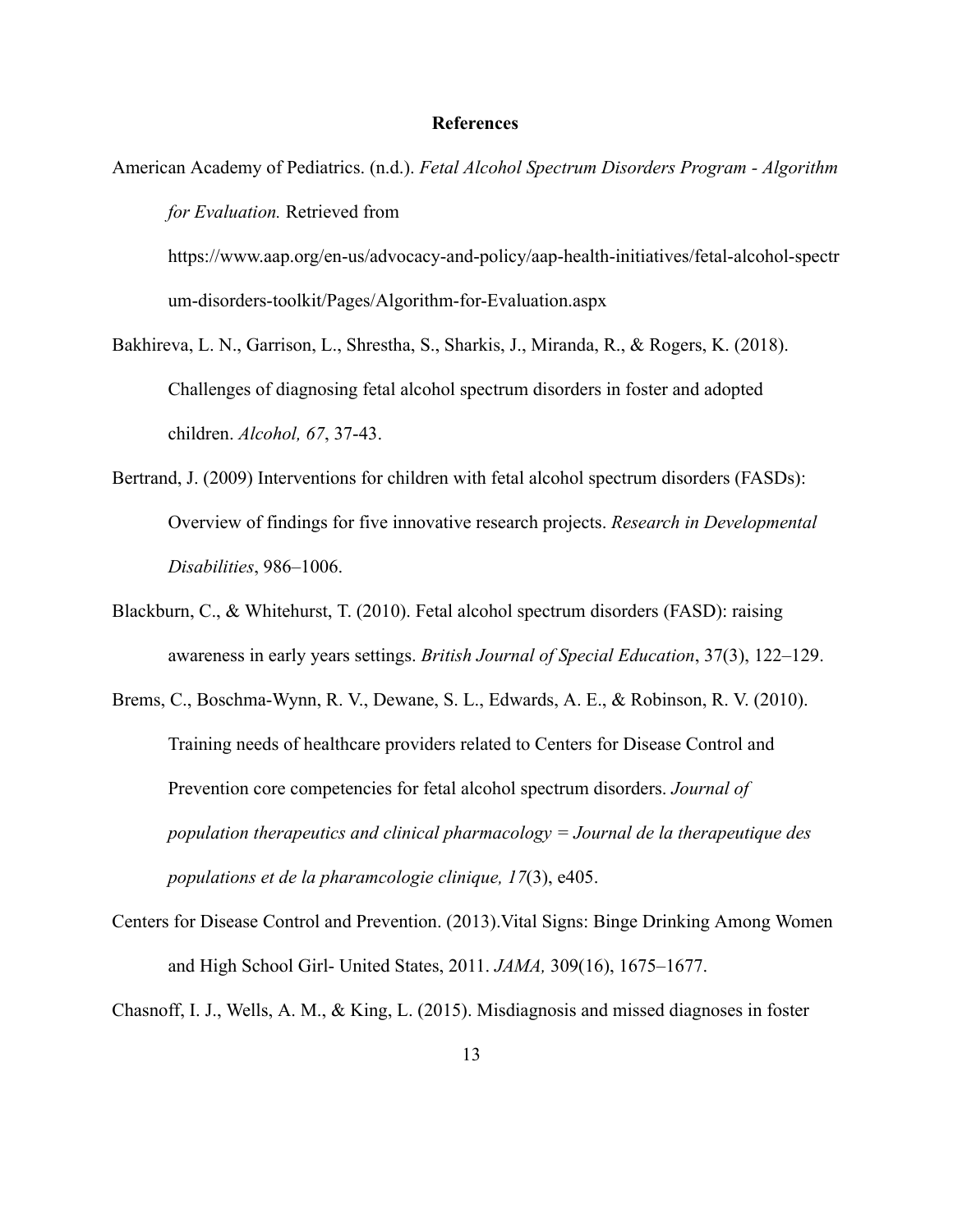and adopted children with prenatal alcohol exposure.(Report). *135* (2), 264.

- Cleversey, K., Brown, J., & Kapasi, ACleversey, K., Brown, J., & Kapasi, A. (2018). Educational Services for Youth with Fetal Alcohol Spectrum Disorder: Caregivers' Perspectives. *International Journal of Mental Health and Addiction, 16(5)*, 1156-1171.
- Hanlon-Dearman, A., Green, C. R., Andrew, G., LeBlanc, N., & Cook, J. L. (2015). Anticipatory Guidance for Children and Adolescents with Fetal Alcohol Spectrum Disorders (FASD): Practice Points for Primary Health Care Providers, 22(1), 27-39.
- Jones, K. L., Robinson, L. K., Bakhireva, L. N., Marintcheva, G., Storojev, V., Strahova, A., Chambers, C. D. (2006). Accuracy of the diagnosis of physical features of fetal alcohol syndrome by pediatricians after specialized training. *Pediatrics, 118* (6), 1734-1738.
- Kalberg, W & Buckley, D. (2007). FASD: What types of intervention and rehabilitation are useful? *Neuroscience and Biobehavioral Reviews* , (31)2, 278–285.
- Kjellmer, L., & Olswang, L. B. (2013). Variability in Classroom Social Communication: Performance of Children with Fetal Alcohol Spectrum Disorders and Typically Developing Peers. *Journal of Speech, Language, and Hearing Research, 56(3)*, 982-993.
- Malbin, D. (2002) Trying Differently Rather than Harder: Fetal Alcohol Spectrum Disorders. *Diane Malbin* , 42-43.
- May, P., Chambers, C., Kalberg, W., Zellner, J., Feldman, H., Buckley, D., Hoyme, H. (2018). Prevalence of Fetal Alcohol Spectrum Disorders in 4 US Communities. *JAMA*, 319(5), 474.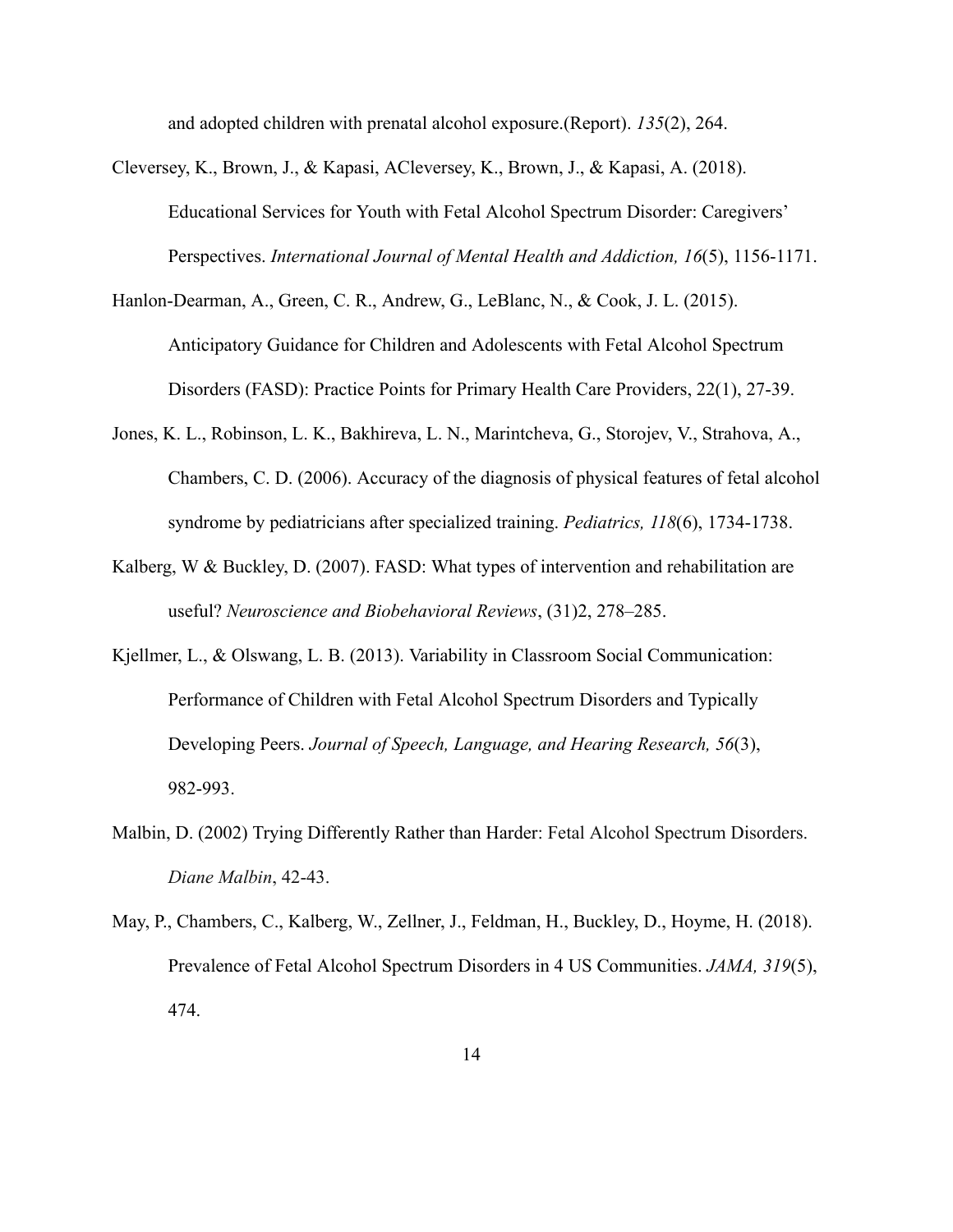Myers, S. (2003). Fetal alcohol syndrome can be at root of problems. *Sherbrooke, Que* , 11.

- Nash, A. & Davies, L. (2017). Fetal Alcohol Spectrum Disorders: What Pediatric Providers Need to Know. *Journal of Pediatric Health Care, 31*(5), 594-606.
- Petrenko, C. L. M., Tahir, N., Mahoney, E. C., & Chin, N. P. (2014). Prevention of secondary conditions in fetal alcohol spectrum disorders: identification of systems-level barriers. *Maternal and child health journal, 18* (6), 1496.
- Senturias, Y. S. N. (2014). Fetal Alcohol Spectrum Disorders: An Overview for Pediatric and Adolescent Care Providers. *Current Problems in Pediatric and Adolescent Health Care, 44*(4), 74-81.
- Weintraub, K. (2018) Study: Fetal Alcohol Syndrome Is Quite Common And Most Children Aren't Diagnosed. *WBUR,* n.p.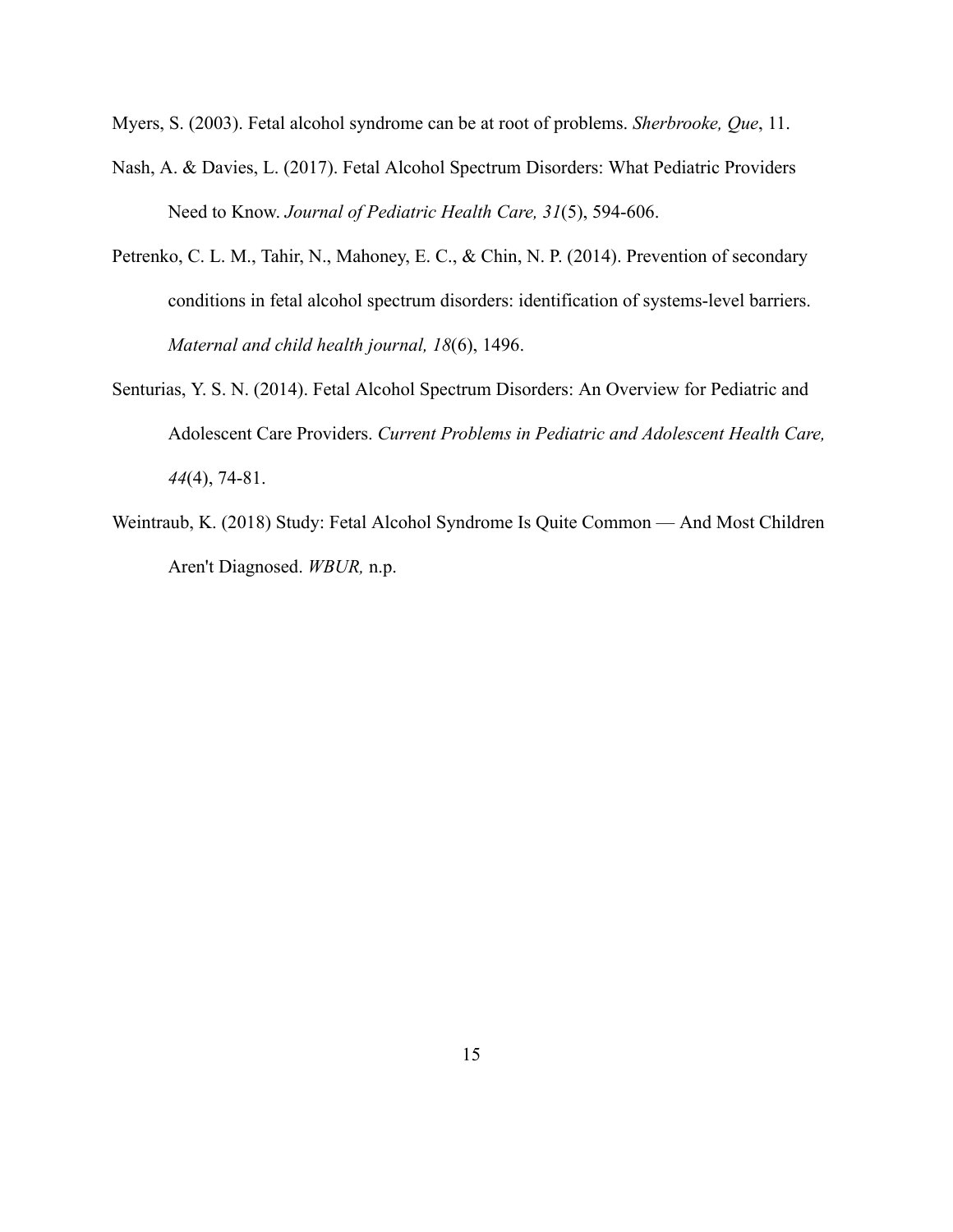# **Appendix**

ADDENDUM **–** Early Interventions for Youth Affected by Prenatal Alcohol Exposure Early Interventions for Youth Affected by Prenatal Alcohol Exposure is a joint graduate project between Rachel Romanski and Lesly Mejia. This document will explain the division of responsibilities between the two parties.

Rachel Romanski is responsible for all the following tasks/document sections:

- Researching scientifically based interventions for individuals and families who have experience with FASD, completing the first part of the "Results" section.
- Completing the "Future Research" section by analyzing the current studies and identifying studies that have not been completed.
- Formatting the "Methods" section by gathering all methods used to complete the literature review.
- Researching barriers to receiving early interventions for individuals and families who have experience with FASDs.

Lesly Mejia is responsible for all the following tasks/document sections:

- Researching limitations for studies on FASDs, completing the first part of the section "Limitations".
- Analyzing the research gathered on FASDs interventions, completing the "Findings" section.
- Gathering the basic introductory facts and research on FASDs, completing the "Introduction" section.